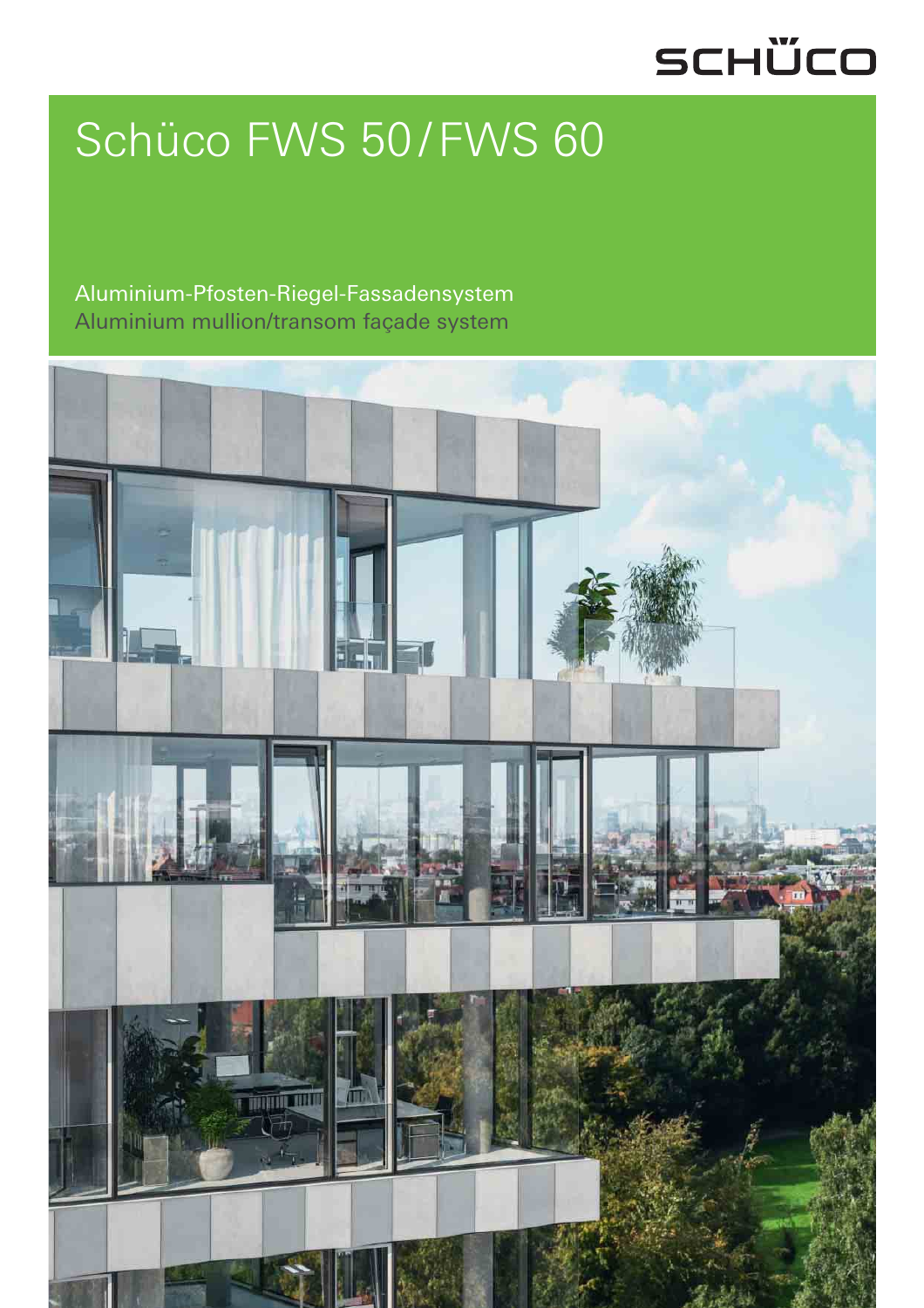## Schüco Fassade FWS 50/FWS 60 Schüco Façade FWS 50/FWS 60

### Neue profilintegrierte Systemlösung zur Brüstungssicherung mit hohem gestalterischem Freiraum und besten Wärmedammeigenschaften

New system solution integrated in the profile for spandrel safety barriers with a high degree of design freedom and the best thermal insulation properties



Pfosten-Riegel-Fassade für höchste Ansprüche Mullion/transom façade to meet the highest requirements

#### **Maximale Flexibilität**

Die systemoptimierte Schüco Fassade FWS 50/FWS 60 bietet hohe Flexibilität und attraktive Gestaltungsoptionen für Fassaden und Lichtdachbereiche – inklusive optimierter Fertigungs- und Montageprozesse. Ein weiteres Plus: Als passivhauszertifiziertes SI-System gewährleistet die Fassade beste Wärmedämmwerte.

#### **Maximum flexibility**

The system-optimised Schüco Façade FWS 50/FWS 60 offers a high degree of flexibility and attractive design options for façades and skylight areas – including optimised fabrication and installation processes. A further benefit is that the façade guarantees the best thermal insulation values as a passive house-certified SI system.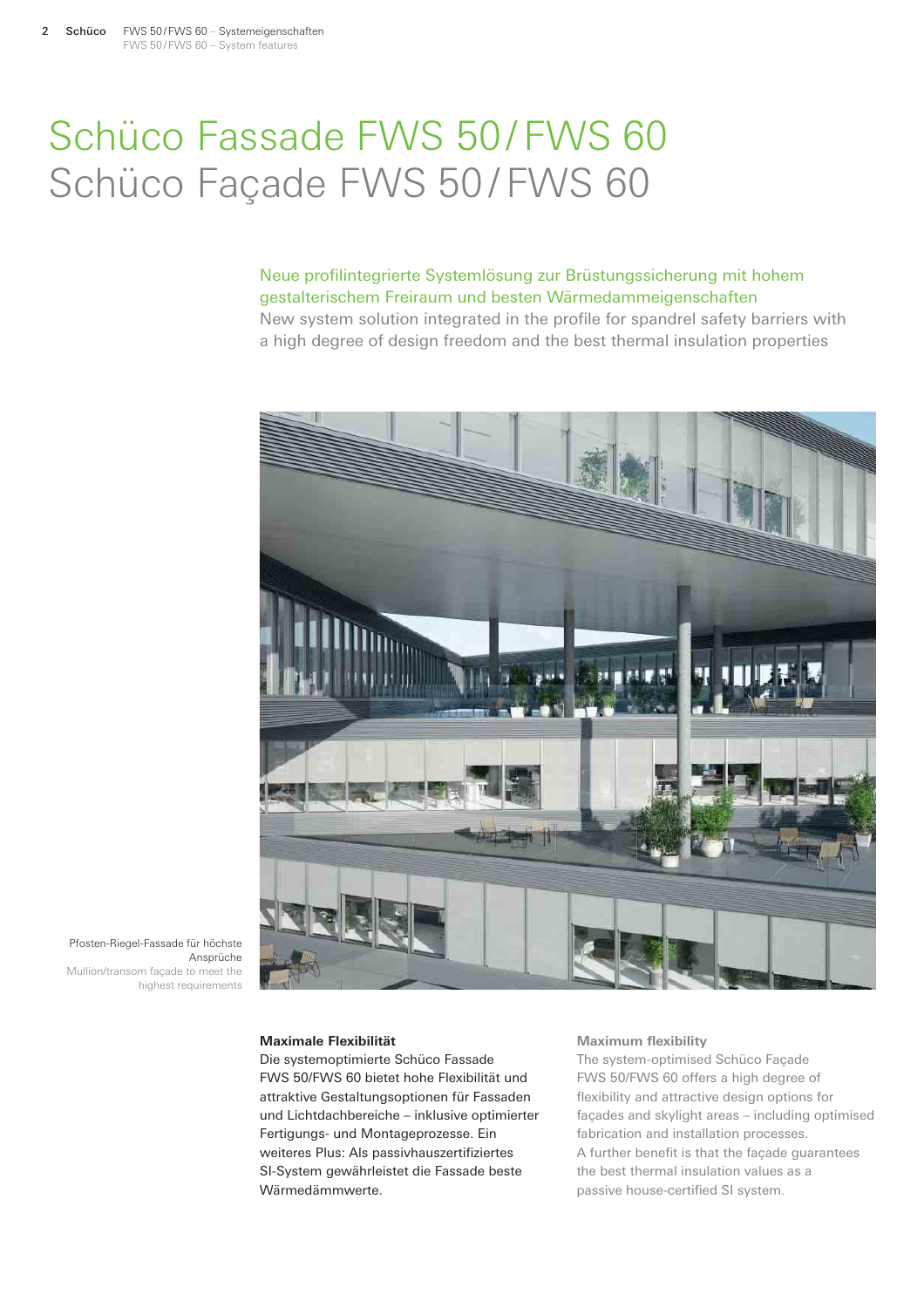

Schüco Fassade FWS 50 mit profilintegrierter Brüstungssicherung Schüco Façade FWS 50 with profile-integrated spandrel safety barrier



Schüco Fassade FWS 50 mit Sonnenschutzanbindung Schüco Façade FWS 50 with sun shading attachment

#### **Design-Brüstungssicherung**

Die neue transparente, profilintegrierte Systemlösung zur Brüstungssicherung fügt sich nahtlos und filigran in die äußere Fassadenoptik ein. Die geforderte Absturzsicherheit bei geschosshohen Öffnungselementen und niedrigen Brüstungshöhen ist mit gleichbleibender Profilansichtsbreite und einem nicht unterbrochenen Profilverlauf umsetzbar.

Zusätzliche Systembausteine ermöglichen zudem die einfache und sichere Integration von elektrischen Komponenten.

#### **Erweitertes Zubehörprogramm**

Systembauteile zur Leitungsführung und für die Kabeldurchführungen sorgen für eine einfache und sichere Integration von mechatronischen Komponenten wie automatisierte Öffnungselemente oder Sonnenschutzanlagen bis 230V AC.

Ein umlaufendes Baukörperanschlusssytem gewährleistet eine optimale Folienführung. Die einfache Clips-Funktion und eine Farbmarkierung für die Positionierung der Baukörperanschlussfolie sorgen für eine rationelle und sichere Montage.

#### **Feature spandrel safety barriers**

The new, transparent system solution integrated in the profile for spandrel safety barriers blends in seamlessly and elegantly into the external façade appearance. The required safety barrier loading for floortoceiling opening units and low spandrel heights can be implemented with consistent profile face widths and an unbroken profile. Additional system modules also facilitate the simple and secure integration of electrical components.

#### **Expanded range of accessories**

System components for wiring and cabling ensure the easy and secure integration of mechatronic components, such as automated opening units or sun shading systems to 230 V AC.

A continuous building structure attachment system guarantees optimum application of the foils. The simple clip-in function and a colour marking for the positioning of the building structure attachment foil ensure efficient and reliable installation.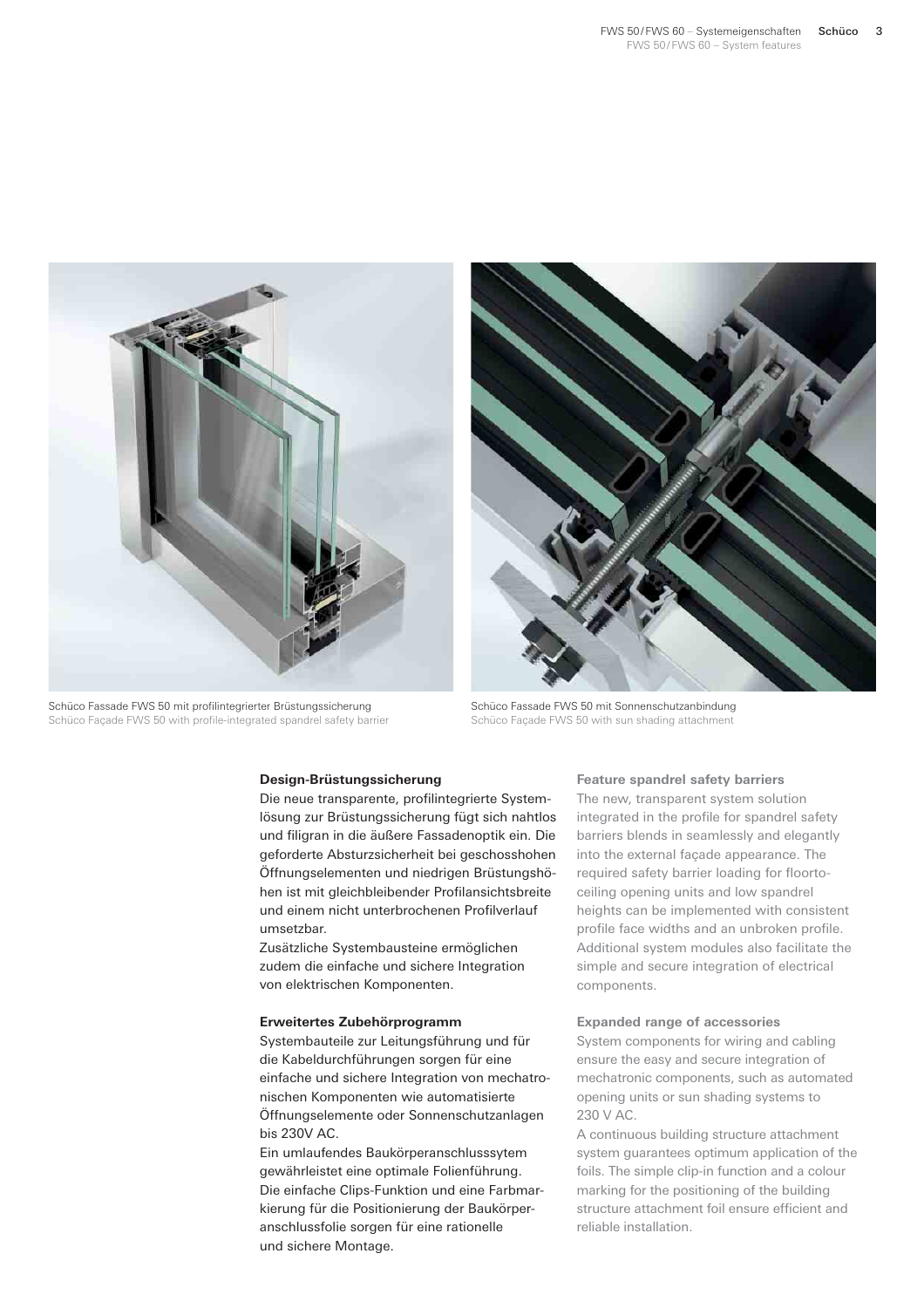## Systemkomponenten System components



Wärmedämmung SI isolator for increased thermal insulation

Umlaufendes Baukörperanschlusssystem Continuous system for attachment to the building structure

Leitungsführung Cable guide

Integration von Einsatzelementen Integration of insert units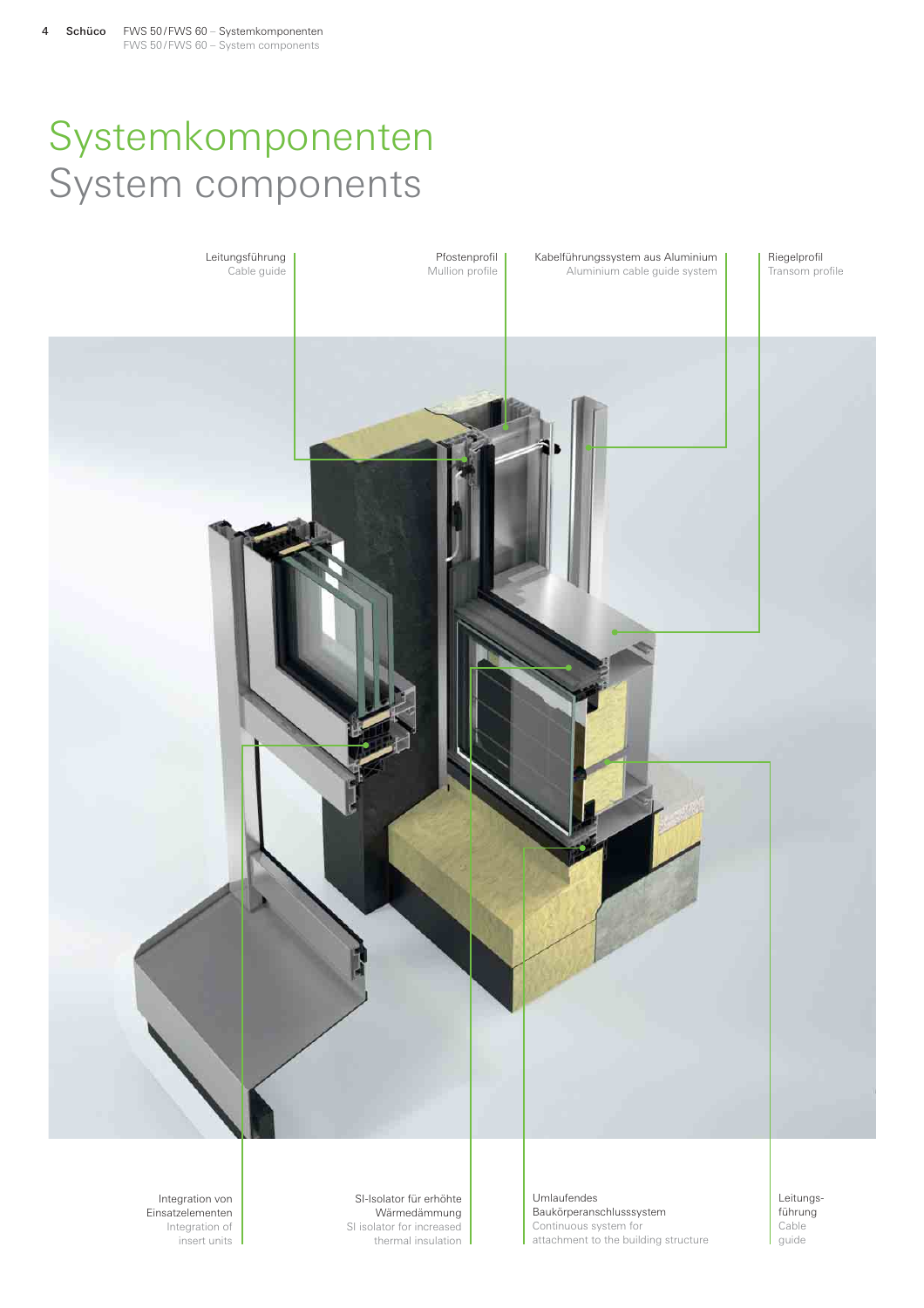#### **Profilsystem**

Die Pfosten- und die Riegel-Profile stehen in abgestuften Bautiefen von 50 mm bis 250 mm zur Verfügung. Für eine verdeckt liegende Leitungsführung in der Fassade stehen ebenso spezielle E-Pfosten und E-Riegel zur Verfügung. Ein neues Kabelführungssystem aus Aluminium, das sich auch nachträglich nahezu unsichtbar auf der Profilrückseite montieren lässt, bietet die Option, auch später elektrische Leitungen sicher und flexibel zu verlegen.

#### **Funktionsintegration**

Die Fassade von Schüco ist nicht nur eine Gebäudehülle, sondern auch die Plattform für mechatronische Systeme. Mit dem neuen Kabelführungssystem ist eine sichere und rationelle Montage von Leitungen in der Fassade möglich. Die Integration von automatisch öffnenden Fenstern mit Schüco TipTronic Beschlag bauwerkintegrierter Photovoltaik (BIPV) von Schüco, die Akzentuierung der Fassade durch LED-Beleuchtung mit Schüco LightSkin oder eine klassische Außenwerbung sind so einfach realisierbar.

#### **Wärmedämmsystem**

Höchste Energieeffizienz wird durch das vom Passivhaus Institut, Darmstadt, zertifizierte SI(Super Insulation)-System erreicht. Die neue SI-Isolatoren-Generation überzeugt durch einen exzellenten Lambda-Wert bei optimalen Verarbeitungseigenschaften. Die HI(High Insulation)-Variante bietet durch optimierten Materialeinsatz eine Wärmedämmung auf Passivhaus-Niveau. Ein System mit Standard-Wärmedämmung rundet das System ab und bietet somit für alle Klimaregionen die richtige Lösung.

#### **Dichtungssystem**

Sicherheit bereits in der Planung. Das neue umlaufende Baukörperanschlusssystem für die Fassadensysteme setzt mit seinem Schüco SimplySmart Ansatz auf eine schnelle und einfache Planung und Verarbeitung. Durch die Minimierung von Schnittstellen zwischen den angrenzenden Gewerken wird die Sicherheit in der Ausführung erhöht. Auch Fassaden mit geringen Aufbauhöhen im Fußpunkt sind mit diesem System möglich und unterstützen die sichere Be- und Entlüftung des Systems.

#### **Profile system**

The mullion and transom profiles are available in incremental basic depths from 50 mm to 250 mm. Special e-mullions and e-transoms are also available for concealed cabling in the façade. A new cable guide system made of aluminium which can also be subsequently installed to be almost invisible on the back of the profile provides the option of laying future electrical cables safely and flexibly.

#### **Integration of functions**

The façade from Schüco is not only a building envelope; it is also the platform for mechatronic systems. Reliable and efficient installation of cables in the façade is possible using the new cable guidance system. This facilitates the integration of automatically opening windows with Schüco TipTronic fittings, Schüco buildingintegrated photovoltaics (BIPV) and the accentuation of the façade using LED lighting with Schüco LightSkin or traditional external advertising.

#### **Thermal insulation system**

A high level of energy efficiency is achieved through the SI (Super Insulation) system certified by the Passive House Institute in Darmstadt. The new generation of SI isolators has an impressive lambda value and excellent fabrication qualities. The HI (High Insulation) version offers thermal insulation to passive house level thanks to the optimised use of materials. A system with standard thermal insulation completes the range, thus offering a suitable solution for all climate regions.

#### **Gasket system**

Reliability as early as the planning stage. The new continuous system for attaching the façade systems to the building structure based on Schüco SimplySmart ensures fast, simple planning and fabrication. Minimising interfaces between the adjoining disciplines increases the level of safety for implementation. Façades with low projections in the base point are also possible with this system and support the safe ventilation of the system.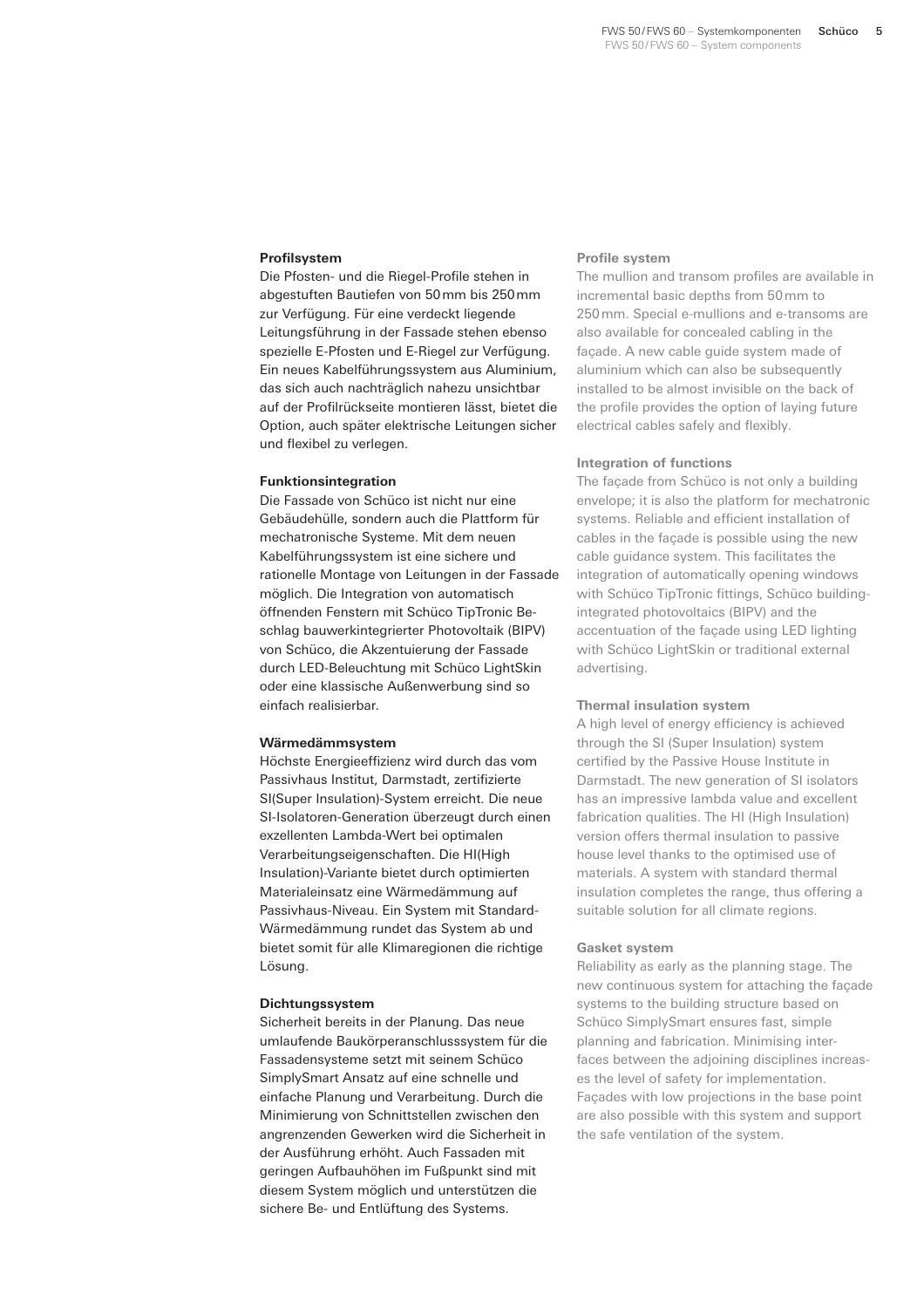

#### **Schüco Fassade FWS 50 Green**

Mit der Systemerweiterung Schüco Fassade FWS 50 Green setzt Schüco einen neuen Marktstandard. Das Fassadensystem integriert Baukomponenten mit Anteilen aus nachwachsenden Rohstoffen, z. B. Dichtungen oder Andruckprofile. Ihre technischen und konstruktiven Systemeigenschaften sind identisch mit dem Basissystem Schüco FWS 50.SI.

#### **Schüco Façade FWS 50 Green**

Schüco sets a new standard for the market with its system enhancement: Schüco Façade FWS 50 Green. The façade system integrates construction components, such as gaskets or pressure plates, part of which come from sustainable resources. Their technical and constructional system properties are identical to the basic system Schüco FWS 50.SI.





Schüco Fassade FWS 50 S für filigrane Architekturfassaden in eleganter Stahloptik Schüco Façade FWS 50 S for slimline architectural façades in an elegant steel look

#### **Schüco Fassade FWS 50 S**

Die wärmegedämmte Pfosten-Riegel-Konstruktion Schüco Fassade FWS 50 S vermittelt mit ihren filigranen Tragprofilen eine schlanke Stahlbauoptik – in großflächigen Profilfassaden ebenso wie in Foyers und Eingangsbereichen. Eine breite Palette an Riegel- und Pfostenprofilen sowie Einsatzelementen ermöglicht variantenreiche Lösungen für unterschiedlichste statische und gestalterische Anforderungen.

#### **Schüco Façade FWS 50 S**

With its slimline load-bearing profiles, the thermally insulated Schüco Façade FWS 50 S mullion/transom construction lends a slender steel appearance to large profile façades as well as foyers and entrance halls. A broad selection of transom and mullion profiles as well as insert units enables a rich variety of solutions for different structural and design requirements.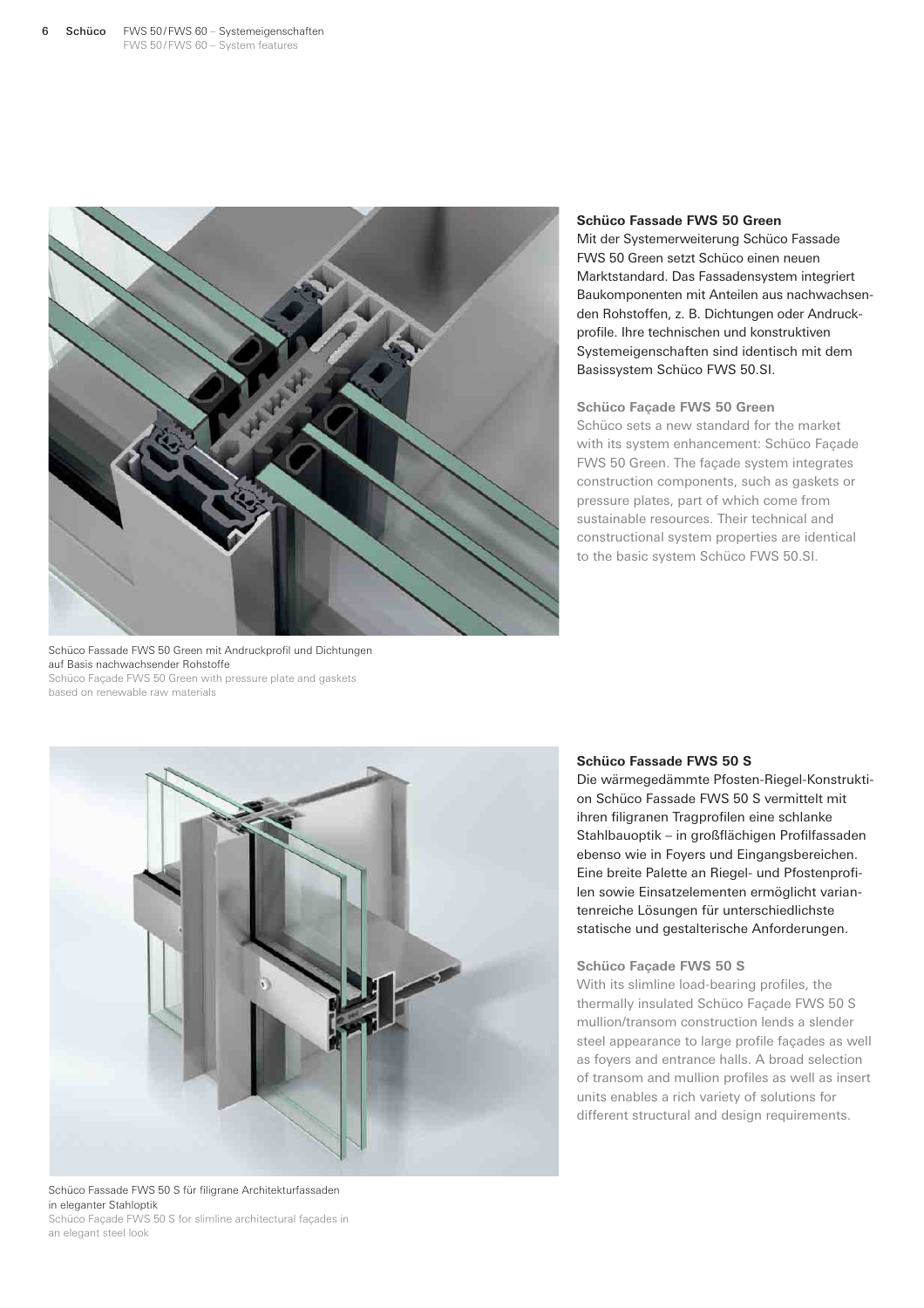

Horizontalschnitt Schüco Fassade FWS 50.SI mit Aluminium-Andruckprofil Maßstab 1:2

Horizontal section detail of Schüco Façade FWS 50.SI with aluminium pressure plate Scale 1:2

| <b>ZERTIFIZIERTE</b><br><b>KOMPONENTE</b> | <b>CERTI</b><br>COMPO |
|-------------------------------------------|-----------------------|
| Passivhaus Institut                       | <b>Pastive Hours</b>  |

一条

FIED<br>NENT

| <b>Investitionssicherheit</b>                                                                                                                                                                                                                                                                                                                                                                                                                                                                                                                                                                                                             | <b>Investment security</b>                                                                                                                                                                                                                                                                                                                                                                                                                                                                                                                                                                                                                          |
|-------------------------------------------------------------------------------------------------------------------------------------------------------------------------------------------------------------------------------------------------------------------------------------------------------------------------------------------------------------------------------------------------------------------------------------------------------------------------------------------------------------------------------------------------------------------------------------------------------------------------------------------|-----------------------------------------------------------------------------------------------------------------------------------------------------------------------------------------------------------------------------------------------------------------------------------------------------------------------------------------------------------------------------------------------------------------------------------------------------------------------------------------------------------------------------------------------------------------------------------------------------------------------------------------------------|
| Passivhauszertifiziertes System: Uf-Werte von bis<br>zu 0,70 W/(m <sup>2</sup> K) bei Schüco Fassade FWS 50.SI<br>und 0,67 W/(m <sup>2</sup> K) bei Schüco Fassade FWS 60.SI<br>inklusive Schraubeneinfluss<br>Schüco Fassade FWS 50.SI mit Auszeichnung<br>"Cradle to Cradle Certified™" in Silber (Prüfung<br>durch das unabhängige Institut C2CPII in<br>Zusammenarbeit mit EPEA in Hamburg)<br>Geprüfte Einbruchhemmung Klassen RC 2 und<br>RC 3 sowie Durchschusshemmung nach FB4<br>gewährleisten hohen Sicherheitsstandard                                                                                                         | Passive house-certified system: $U_f$ values of<br>as low as 0.70 W/(m <sup>2</sup> K) for Schüco Façade<br>FWS 50.SI and 0.67 W/(m <sup>2</sup> K) for Schüco Façade<br>FWS 60.SI including screw factor<br>Schüco Façade FWS 50.SI with Silver<br>"Cradle-to-Cradle Certified™" award (testing by<br>the independent C2CPII institute in cooperation<br>with EPEA in Hamburg)<br>" Tested burglar resistance classes RC 2 and RC 3<br>as well as bullet resistance to FB4 guarantees a<br>high security standard                                                                                                                                  |
| <b>Planungsvorteile</b>                                                                                                                                                                                                                                                                                                                                                                                                                                                                                                                                                                                                                   | <b>Planning benefits</b>                                                                                                                                                                                                                                                                                                                                                                                                                                                                                                                                                                                                                            |
| · Neue profilintegrierte Brüstungssicherung<br>für geschosshohe Öffnungselemente und<br>niedrige Brüstungen sorgt für eine reduzierte<br>und harmonische Fassadenoptik<br>Große Auswahl an Glasandruckprofilen und<br>Fassadendeckschalen, auch in Edelstahl, für<br>unterschiedlichste gestalterische Anforderungen<br>• Hohe Gestaltungsfreiheit in der Systemplattform<br>durch Structural-Glazing-Ausführung<br>als flächenbündige Ganzglasfassade oder<br>Semi-Structural-Glazing-Fassade mit horizontaler<br>oder vertikaler Profilakzentuierung in den<br>Systemvarianten Schüco Fassade FW 50+ SG<br>und Schüco Fassade FW 60+ SG | New, profile-integrated spandrel safety barriers<br>for floor-to-ceiling opening units and low<br>spandrels ensure a reduced and harmonious<br>façade appearance<br>" Wide selection of pressure plate profiles and<br>façade cover caps, also in stainless steel, for the<br>most varied of design requirements<br>High level of design freedom in the system<br>range through the structural glazing design as<br>a flush-fitted, all-glass façade or the semi-structural<br>glazing façade with horizontal or vertical<br>profile accentuation for the Schüco Façade<br>FW 50 <sup>+</sup> SG and Schüco Façade FW 60 <sup>+</sup> SG<br>systems |
| Verarbeitungsvorteile                                                                                                                                                                                                                                                                                                                                                                                                                                                                                                                                                                                                                     | <b>Fabrication benefits</b>                                                                                                                                                                                                                                                                                                                                                                                                                                                                                                                                                                                                                         |
| • Vorkonfektionierte Systemkomponenten: gestei-<br>gerter Fertigungskomfort, minimierte Fehler-<br>quellen und erhöhte Montagegeschwindigkeit<br>Systembauteile für Leitungsverlegung und<br>Kabeldurchführungen: einfache und sichere<br>Integration von mechatronischen Komponenten<br>wie automatisierten Öffnungselementen oder<br>Sonnenschutzanlagen bis 230 V AC<br>Umlaufendes Baukörperanschlusssystem für<br>٠<br>optimale Folienführung: Clips-Funktion zur<br>einfachen Profilmontage; inklusive Farbmarkierung<br>für die korrekte Positionierung der Baukörperan-<br>schlussfolie                                           | Prefabricated system components: Increased<br>fabrication convenience, minimal sources of<br>error and increased installation speed<br>System components for wiring and cable feeds:<br>Simple and secure integration of mechatronic<br>components such as automatic opening units or<br>sun shading systems up to 230 V AC<br>" Continuous attachment to building structure for<br>optimum foil guide: Clip-on function for simple<br>profile installation, including colour coding for<br>correct positioning of the foil for attachment to<br>the building structure                                                                             |